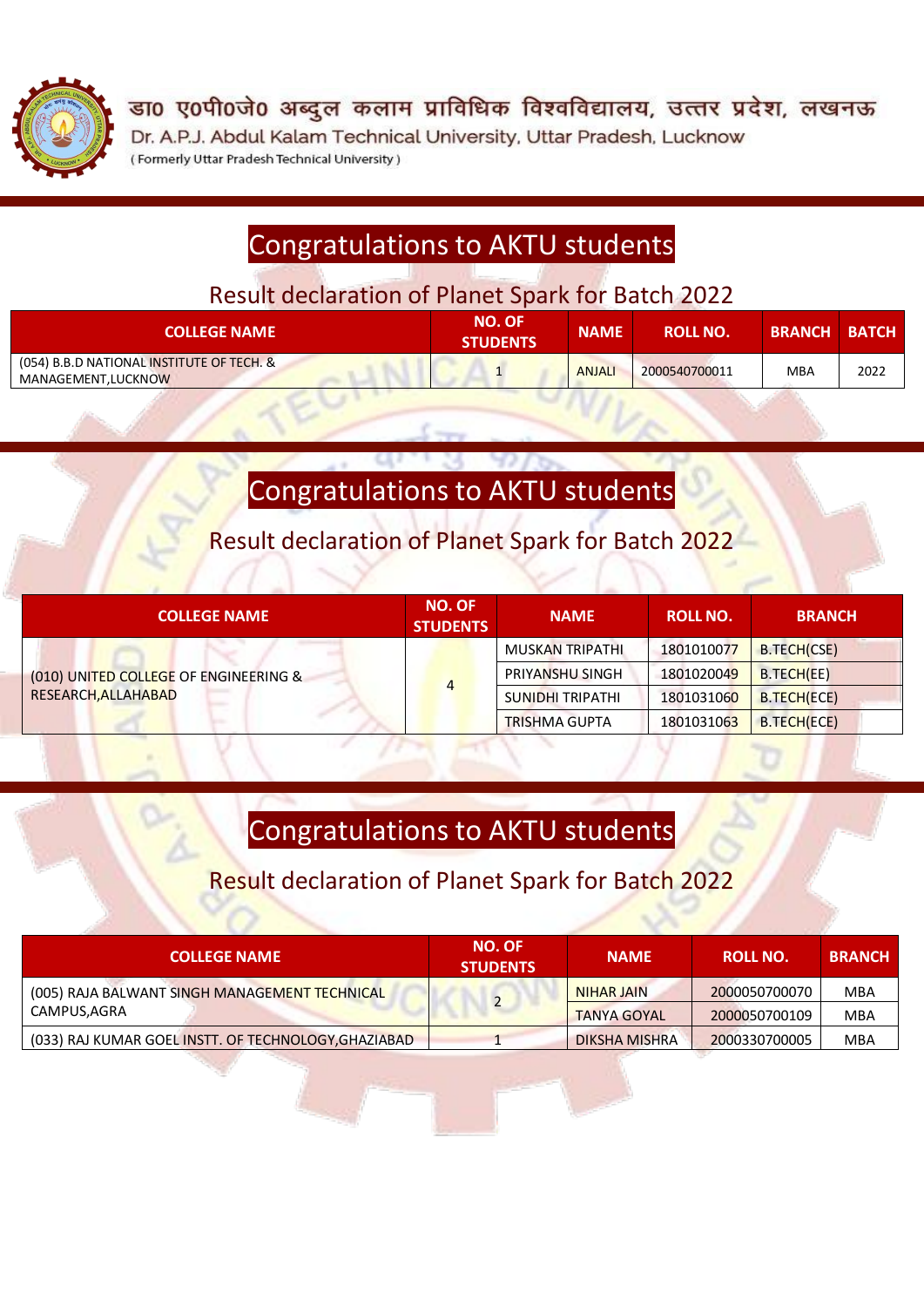## Congratulations to AKTU students

#### Result declaration of Planet Spark for Batch 2021

| <b>COLLEGE NAME</b>                                              | <b>NO. OF</b><br><b>STUDENTS</b> | <b>NAME</b>      | <b>ROLL NO.</b> | <b>BATCH</b> |
|------------------------------------------------------------------|----------------------------------|------------------|-----------------|--------------|
| (849) ISABELLA THOBURN COLLEGE (PROFESSIONAL<br>STUDIES),LUCKNOW |                                  | ALIZA TABREZ     | 1908490700005   | 2021         |
| (440) NARAYAN VIDYA PEETH MANAGEMENT<br>INSTITUTE, KANPUR        |                                  | KM SHALINI YADAV | 1904400700013   | 2021         |

# Congratulations to AKTU students

### Result declaration of Planet Spark for Batch 2021

| <b>COLLEGE NAME</b>                                                | <b>NO. OF</b><br><b>STUDENTS</b> | <b>NAME</b>                     | <b>ROLL NO.</b> | <b>BRANCH</b> | <b>BATCH</b> |
|--------------------------------------------------------------------|----------------------------------|---------------------------------|-----------------|---------------|--------------|
| (091) J.S.S. ACADEMY OF TECHNICAL<br>EDUCATION, GAUTAM BUDDH NAGAR |                                  | <b>SWARNIMA</b><br><b>SINGH</b> | 1900910700052   | <b>MBA</b>    | 2021         |

 $\sum_{i=1}^{n}$ 

# Congratulations to AKTU students

## Result declaration of Planet Spark for Batch 2021

| <b>COLLEGE NAME</b>                                                                                                                                          | <b>NUMBER</b><br><b>OF</b><br><b>STUDENTS</b> | <b>NAME</b>                           | <b>ROLL NO</b> | <b>BRANCH</b> | <b>BATCH</b> |
|--------------------------------------------------------------------------------------------------------------------------------------------------------------|-----------------------------------------------|---------------------------------------|----------------|---------------|--------------|
| (150)<br><b>ACADEMY</b><br><b>IILM</b><br><b>HIGHER</b><br><b>OF</b><br>LEARNING COLLEGE OF<br>ENGG. &<br>TECHNOLOGY, GAUTAM<br><b>BUDDH</b><br><b>NAGAR</b> |                                               | <b>PRINCE</b>                         | 1901500700031  | <b>MBA</b>    | 2021         |
| (107) INSTITUTE OF COMPUTERSCIENCE<br>& TECHNOLOGY, VARANASI                                                                                                 |                                               | <b>PRATYUSH</b><br><b>CHAKRABORTY</b> | 1901070700011  | <b>MBA</b>    | 2021         |
| (065) B.S.A. COLLEGE OF ENGINEERING &<br><b>TECHNOLOGY, MATHURA</b>                                                                                          |                                               | <b>SALONI BANSAL</b>                  | 1900650700027  | <b>MBA</b>    | 2021         |